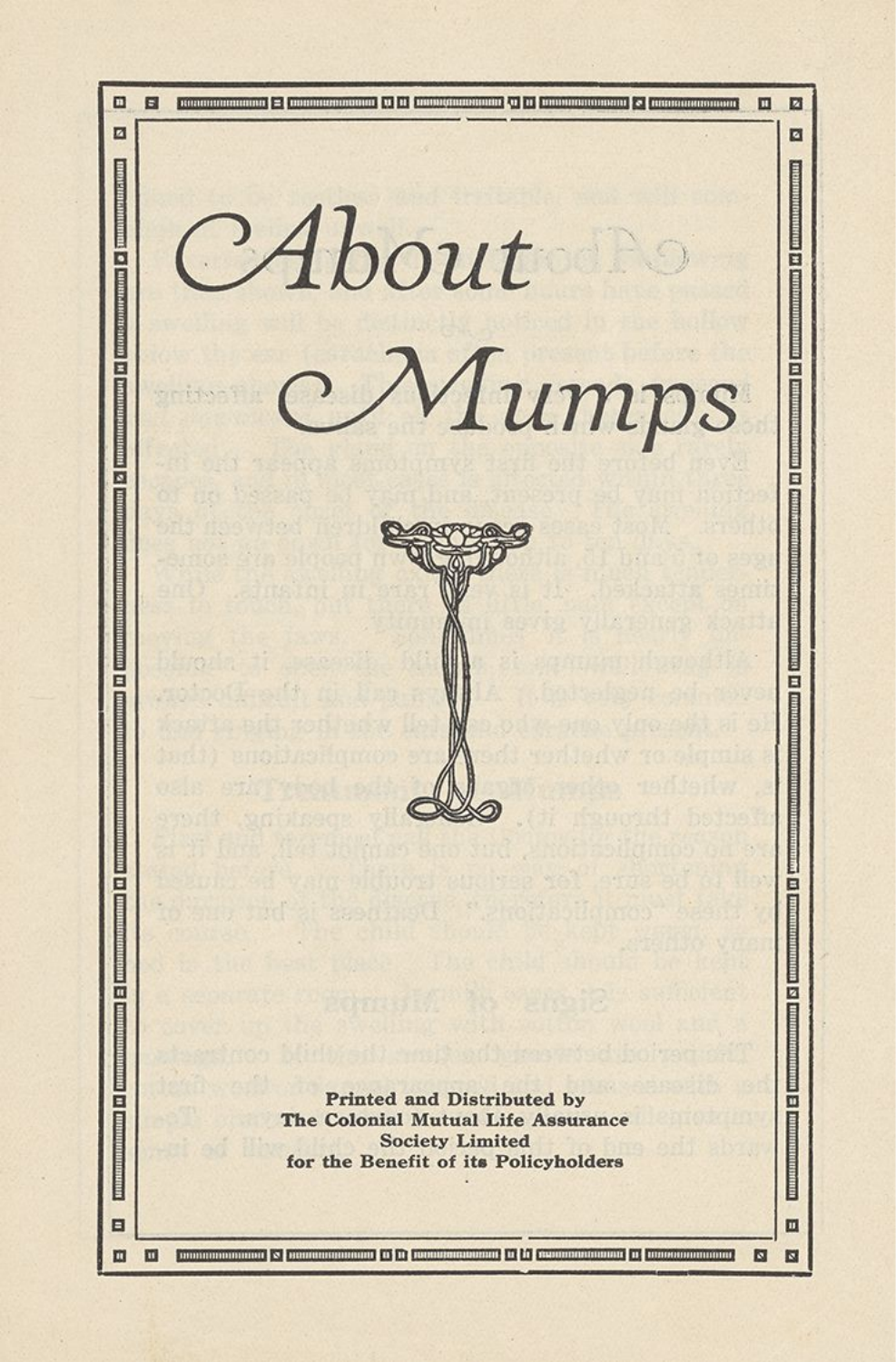## *oAhout* cMumps

 $\sim$ 

Mumps is a very infectious disease, affecting those glands which produce the saliva.

Even before the first symptoms appear the infection may be present, and may be passed on to others. Most cases occur in children between the ages of 5 and 15, although grown people are sometimes attacked. It is very rare in infants. One attack generally gives immunity.

Although mumps is a mild disease, it should never be neglected. Always call in the Doctor. He is the only one who can tell whether the attack is simple or whether there are complications (that is, whether other organs of the body are also affected through it). Generally speaking, there are no complications, but one cannot tell, and it is well to be sure, for serious trouble may be caused by these "complications." Deafness is but one of many others.

## Signs of Mumps

The period between the time the child contracts the disease and the appearance of the first symptoms is usually about fourteen days. Towards the end of this period the child will be in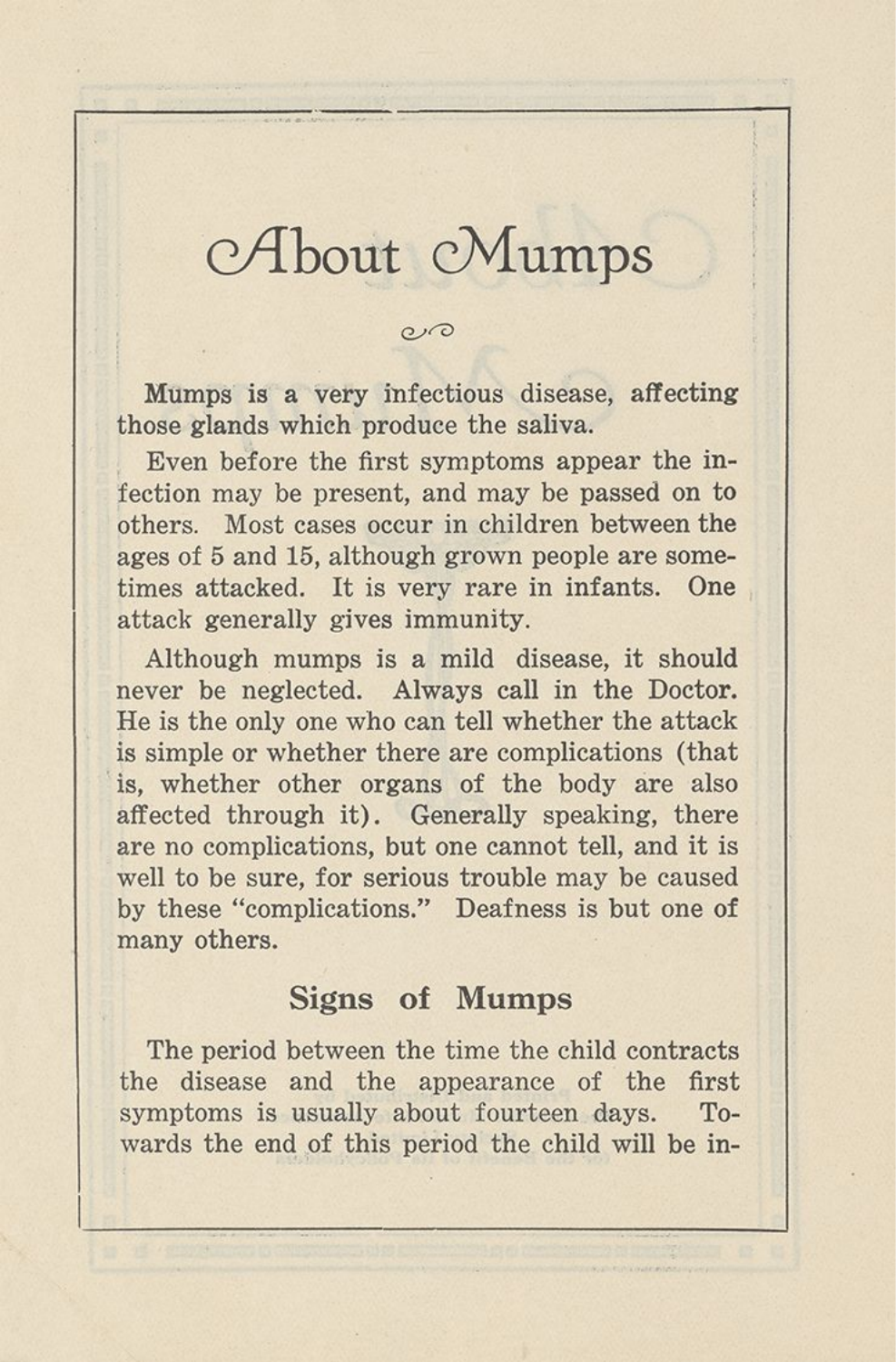clined to be restless and irritable, and will complain of feeling unwell.

Feverishness and a distinct pain on swallowing are then shown, and after some hours have passed a swelling will be distinctly noticed in the hollow below the ear (earache is often present before the swelling shows). This swelling extends *forward and downward* until all the neck thereabouts is affected. The gland on the opposite side rarely escapes, and in most cases is affected within three days of the onset of the disease. The swelling does not go down for from seven to ten days.

While the swelling exists there is much tenderness to touch, but there is little pain except on moving the jaws. Sometimes it is nearly impossible to open the mouth, and swallowing is always difficult and painful. It is very common to find ringing in the ears and earache present.

## Treatment of Mumps

First and foremost call the Doctor for the reason stated before. There is no way of shortening the duration of the disease, therefore it must take its course. The child should be kept warm, so bed is the best place. The child should be kept in a separate room. In mild cases it is sufficient to cover up the swelling with cotton wool and a bandage. If the swollen glands are painful cotton wool or flannel warmed and greased with a simple ointment, such as cold cream, will give a sense of comfort.